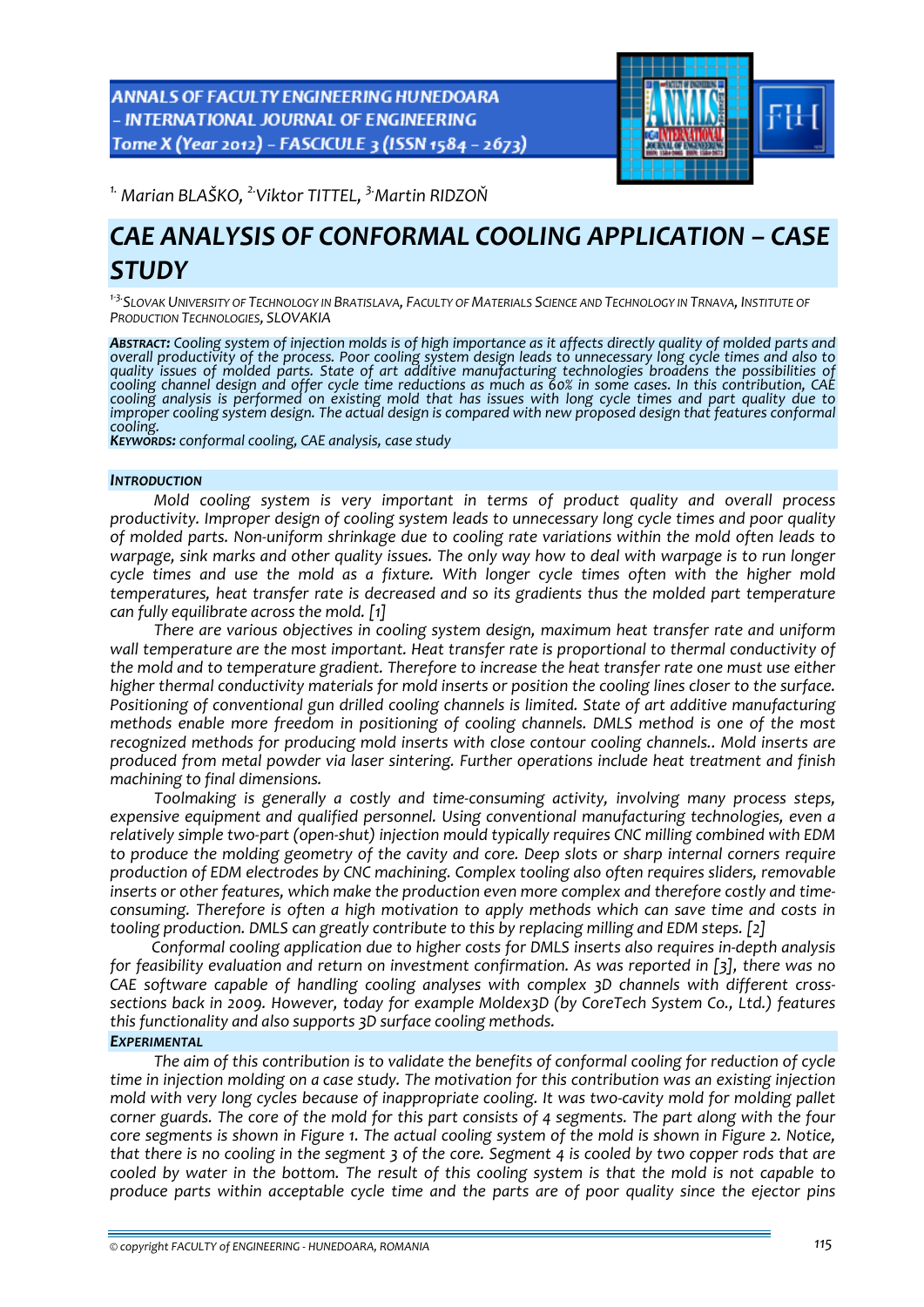*located in segment 3 protrudes the part during ejection. In shorter cycle times the pins even penetrate the part in this location. To compare the existing cooling layout with conformal cooling, two conformal* cooling designs were proposed. In the first case, the core remains divided into 4 segments as in original design, conformal channels are provided to segment 3 and 4 as shown in Figure 3. Segments 1 and 2 are *cooled via baffles as in original design.*



*Figure 1. Mold cooling system layout, fixed half (left), movable half (right)*

*Figure 2. Mold cooling system layout, fixed half (left), movable half (right)*

In second design, the core is one solid insert with 3 conformal channels as shown in Figure 4. For *both conformal cooling designs the cavity cooling was adopted from original design. CAE analysis was run with original cooling system design and conformal cooling system designs according molding conditions shown in Table 1. To compare the mold temperatures same cooling times were set for all three cases. In addition the original design was analyzed in total three different cooling times to investigate the influence of cycle time on mold temperature distribution and to find the cycle time required for cooling the part to ejection temperature. Full 3D analysis was adopted for simulating this design to evaluate the mold temperature distribution. CAE models were meshed with 3d mesh including part, runner system, mold base and mold inserts. Generally, cycle average temperature is being used for cooling analysis in conventional injection molding, however, this approach is valid when there are no significant mold temperature differences. In this case the mold temperature differences were expected* to be high since the cooling of the mold is evidently non-uniform. Therefore transient analysis was *adopted for solving the mold temperature distribution through the cycle.* 



*Figure 3. Conformal cooling design 1 ‐ conformal channels in segment 3 and 4*

*Figure 4. Conformal cooling design 2 – one solid core segment*

| Table 1. Process conditions used in analyses |               |                         |             |            |             |                  |                     |           |
|----------------------------------------------|---------------|-------------------------|-------------|------------|-------------|------------------|---------------------|-----------|
| Process                                      | Melt<br>Treci | Mold (coolant)<br>$  -$ | Fill<br>[s] | Pack $[s]$ | Cool<br>[s' | Mold<br>open [s] | Ejection<br>$-10-1$ | Cycle   s |
| Original<br>design                           | 145           | (25                     |             | 12         | 20          |                  | 145                 |           |
|                                              | 145           | (25                     |             | 12         | 40          |                  | 145                 |           |
|                                              | 145           | (25                     |             | 12         | 60          |                  | 145                 |           |
| CCC <sub>1</sub>                             | 145           | (25)                    |             | 12         | 20          |                  | 145                 | 20        |
| CCC <sub>2</sub>                             | 145           |                         |             | 12         | 20          |                  | 145                 | 20        |

### *RESULTS*

*The actual mold temperature distributions at the end of the cooling time with cooling times of 20s, 40s and 60s are shown in Figure 6. Longer cycle times provided for heat dissipation from hot spots. At cooling time 20s the highest temperature of segment 3 at the end of cooling time was 197°C while at cooling time 60s, the hot spot was reduced to 150°C. This however is still above the ejection temperature of the part, thus the material in this location could not be cooled to ejection temperature even after cooling time of 60s. In Figure 7 we can see*



*the comparison of predicted melting core Figure 6. Mold temperature distribution at the end of cooling, a) cooling time 20s, b) cooling time 40s, c) cooling time 60s*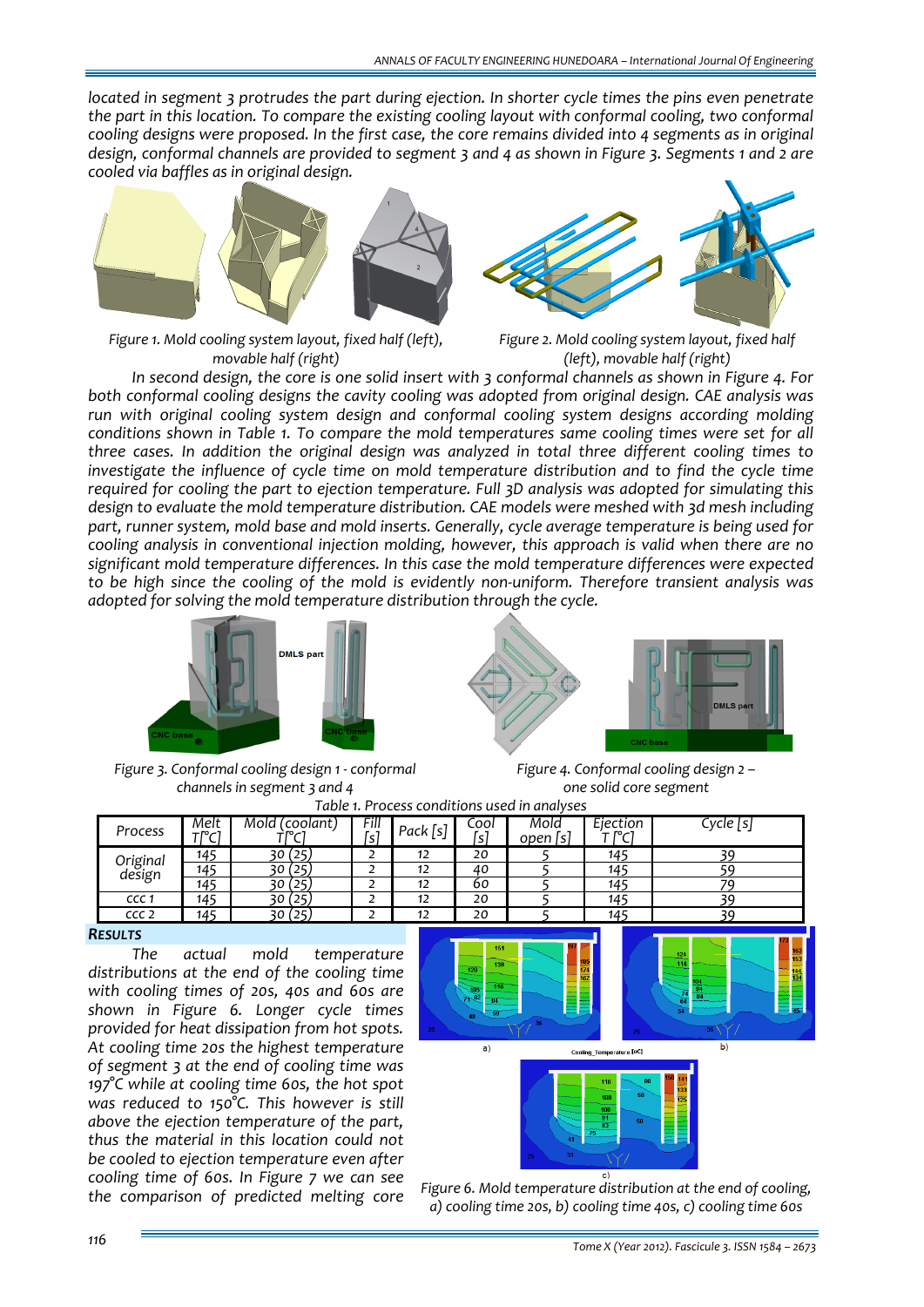after 20s of cooling time and after 40s of cooling time. Melting core after 60s was only very little area at *the top rib cross of segment 3 where is high concentration of material.* 



*Figure 7. Melting core prediction, cooling time 20s (left), cooling time 40s (right)*





*Figure 9. Mold temperature distribution at the end of cooling time 20s – conformal cooling, a) ccc1, b) ccc2 y slice, c) ccc2 z slice*

*The blue surfaces in this result encapsulate the material that is above the freeze temperature that is 165°C. The average mold temperature history plot for the different cycle times is shown in Figure 8. We can see from this result how average temperature of the mold decreases with longer cycle times, also less cycles are needed to get to a stable cycle with increasing cycle time. It took 8 cycles to get to the stable cycle in case of cooling time 20s (cycle time 39), only 4 cycles were needed in case of cooling time 60s (cycle time 79). The maximum cooling time predicted by analysis when the actual cooling time was set to 20s was 111s, and for cooling time set to 40s and 60s, it was more or less 34s for both cases. However we cannot set such low cooling time for this part because the temperature of the hot spots will raise if cycle time was reduced as was demonstrated at temperature history plots. Thus we can assume that minimum cooling time for this part to cool to ejection temperature would be 60s with overall cycle time of 79s.*

*The first design of conformal cooling provided as was expected much better results for mold temperature distribution and also for cooling time. In Figure 9 we can see the mold temperature distributions of both conformal cooling designs. In first design, the hot spots moved into top corners of segments 1 and 2 farthest from the cooling baffles. Maximum observed temperatures of hot spots at the end of cooling time*

*was 74°C. In case of second conformal design, the hot spots were observed in top corners of core segment 4 with maximum temperatures at the end of cooling 46 °C. Melting core after 20s of cooling time for both conformal cooling designs is shown in Figure 10. Again the blue surfaces represent the material that is above the freeze temperature. At these conditions we can assume that the part could* be ejected from the mold after 20s of cooling time. And we can assume that the overall cycle time of 39s

*could be used as input into breakeven analysis. Conformal channels were also able to achieve stable production cycle much faster than original design, the temperature history plot is shown in Figure 10 for both conformal designs.* 

*Breakeven analysis was performed for first conformal design with separated core segments. Analysis was based on actual cost for the existing mold, machine hour rate, cost estimation for the inserts*



*Figure 10. Melting core prediction after 20s of cooling time, ccc1 (left), ccc2 (right)*